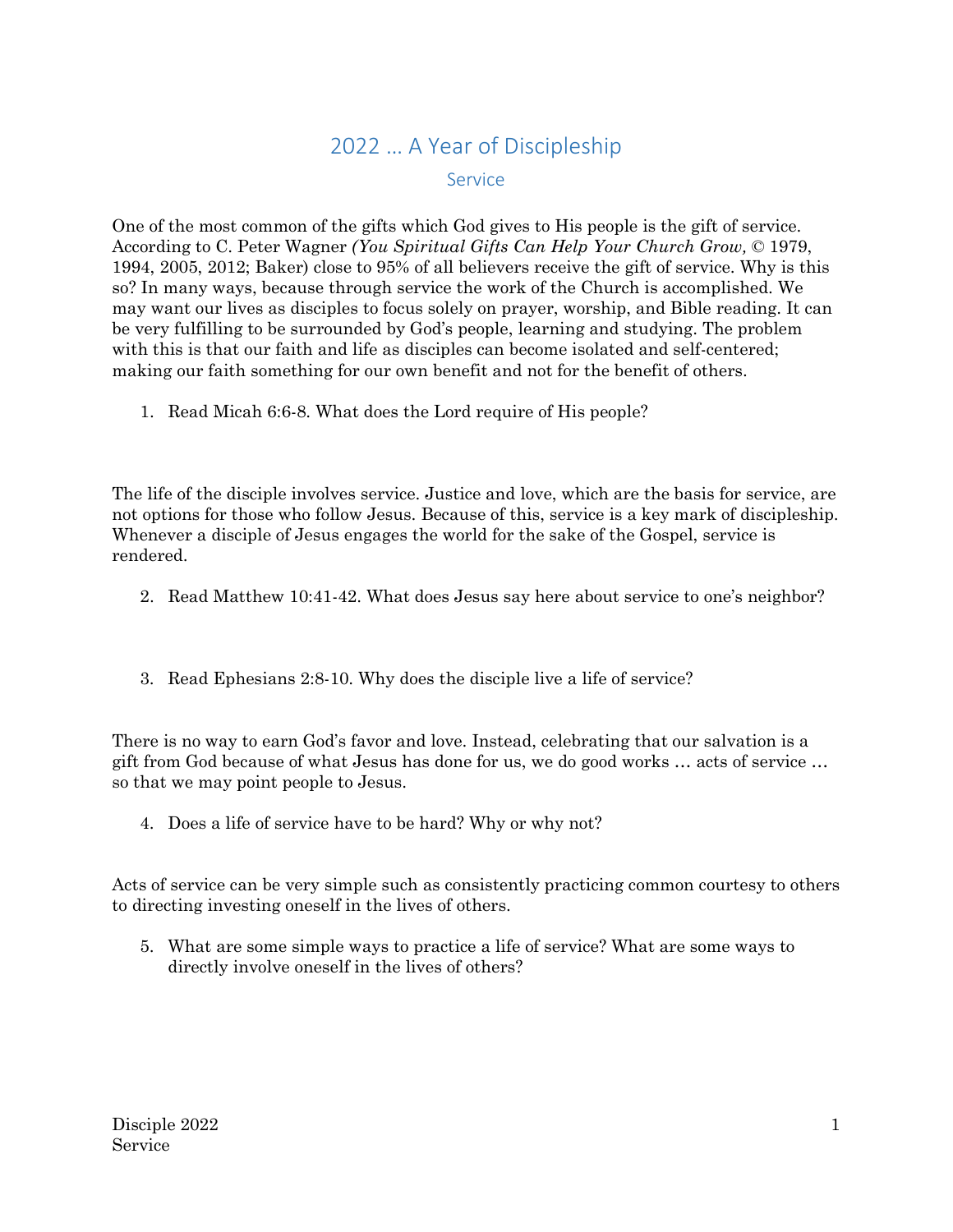- 6. Former LCMS pastor Mike Ernst once said, "Jesus didn't come to condemn. Jesus didn't come to condone. Jesus came to care." Read Matthew 20:28. How would you interpret Ernst's statement? How does Ernst's statement and Jesus' words apply to the lives of believers?
- 7. Read Matthew 26:11a. There will always be needs which will present themselves, even beg, for the disciple's attention. What is the importance of boundaries in the disciple's life of service? Is it ever appropriate to decline to serve one's neighbor? Why or why not?
- 8. Does Christian service only happen on the church grounds or can it exist in other places? Justify your answer.

Dietrich Bonhoeffer wrote, "When Christ calls a man, He bids him to come and die." In a life of service, we are called to give up ourselves. This is part of our dying to sin so that we may live for Christ. Service always involves some "dying." Service is about giving up so that others may have.

Three things can be said about a life of service.

- a. A church that has created a lively atmosphere where service is expected, acknowledged, valued, and celebrated is likely to attract more people into service, thus spreading the work around and providing opportunities for everyone.
- b. A church that is intentional about providing training opportunities that give people skills and confidence in various kinds of service is also likely to attract more people into service.
- c. A church that continually reminds disciples that service begins at home and in the workplace, as we strive to build healthy relationships, seek reconciliation, resolve conflicts, and simply care for the people closest to us is more likely to attract more people into structured programs of service.

A culture of service to others doesn't assume that staff and/or the "few who do everything" will be the only ones to serve. Instead, it recognizes Jesus and His service to others for *"the Son of Man can not to be served but to serve, and to give his life as a ransom for many."*  (Matthew 20:28)